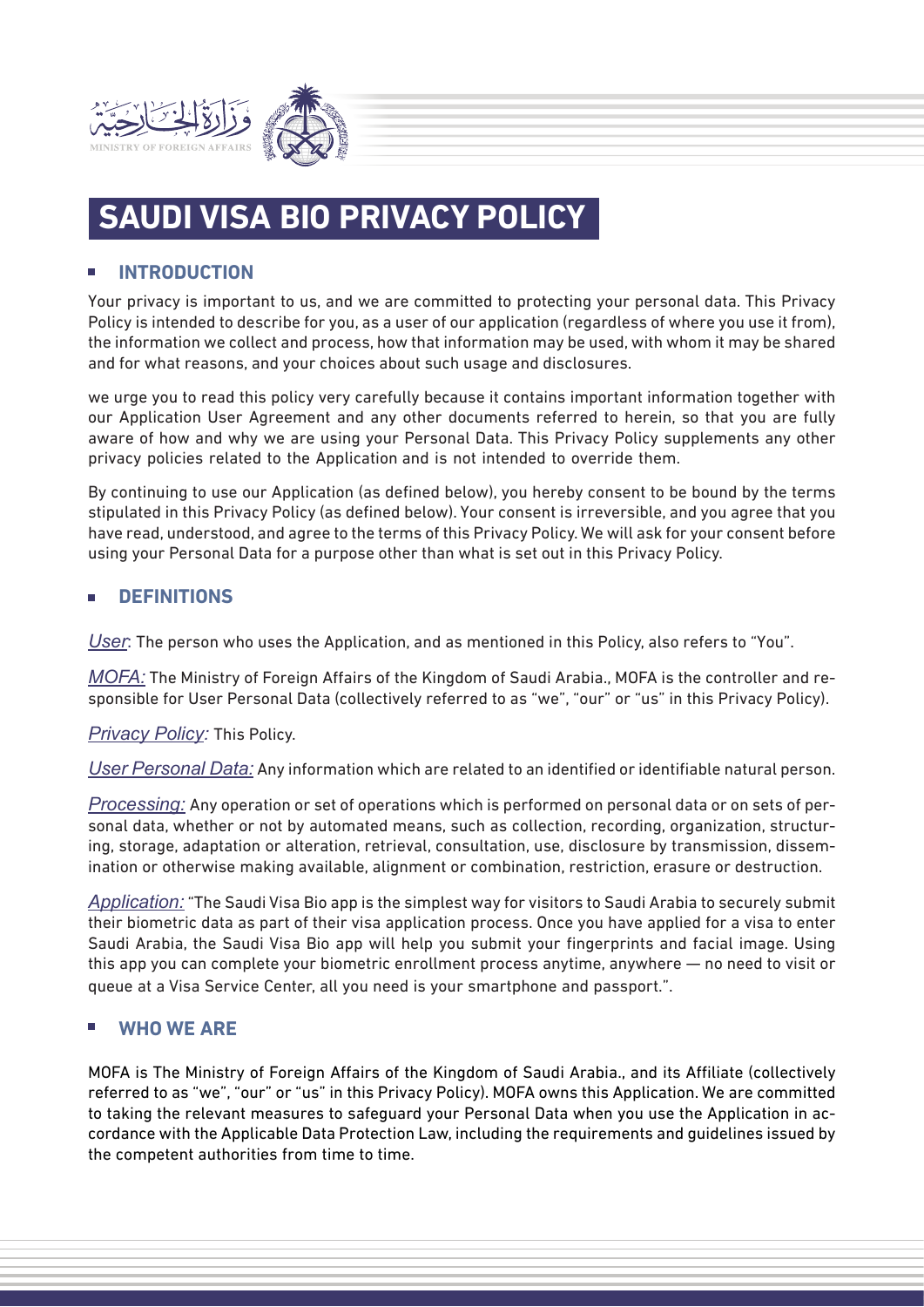

We have provided this Privacy Policy to help you, as a user, to understand how we collect, use, and protect your Personal Data when you visit and use our application including, without limitation, any microsites and tools contained therein.

# **TYPES OF PERSONAL DATA WE COLLECT**

we are collecting the following Personal data when you use the Application:

#### · Applicant Info:

- o Applicant email
- o Applicant Name
- o Nationality
- o Birth date
- o Gender
- o Application number (Enjaz number) in case of existing visa

#### Passport Info:

- o Passport No.
- o Passport expiry date
- o Applicant passport details:
- o Passport copy (image)

#### **Biometrics Info:**

- o Applicant selfie image
- o Biometrics data [applicant fingerprint images]
- o Applicant medical report if needed

#### Payment info:

- $\circ$  Applicant credit card details [not stored in the system, sent directly to the payment service provider]
- o Voucher Number [if the applicant selected to pay by voucher]

# **WHEN WE COLLECT YOUR PERSONAL DATA**

We collect your Personal Data and process during the enrollment process in the mobile application

# **WHY WE UTILIZE YOUR PERSONAL DATA**

We collect your Personal Data in order to:

- Process your visa application.
- Email you with notifications related to Visa Application.
- Need the medical report to prove the applicant exception case.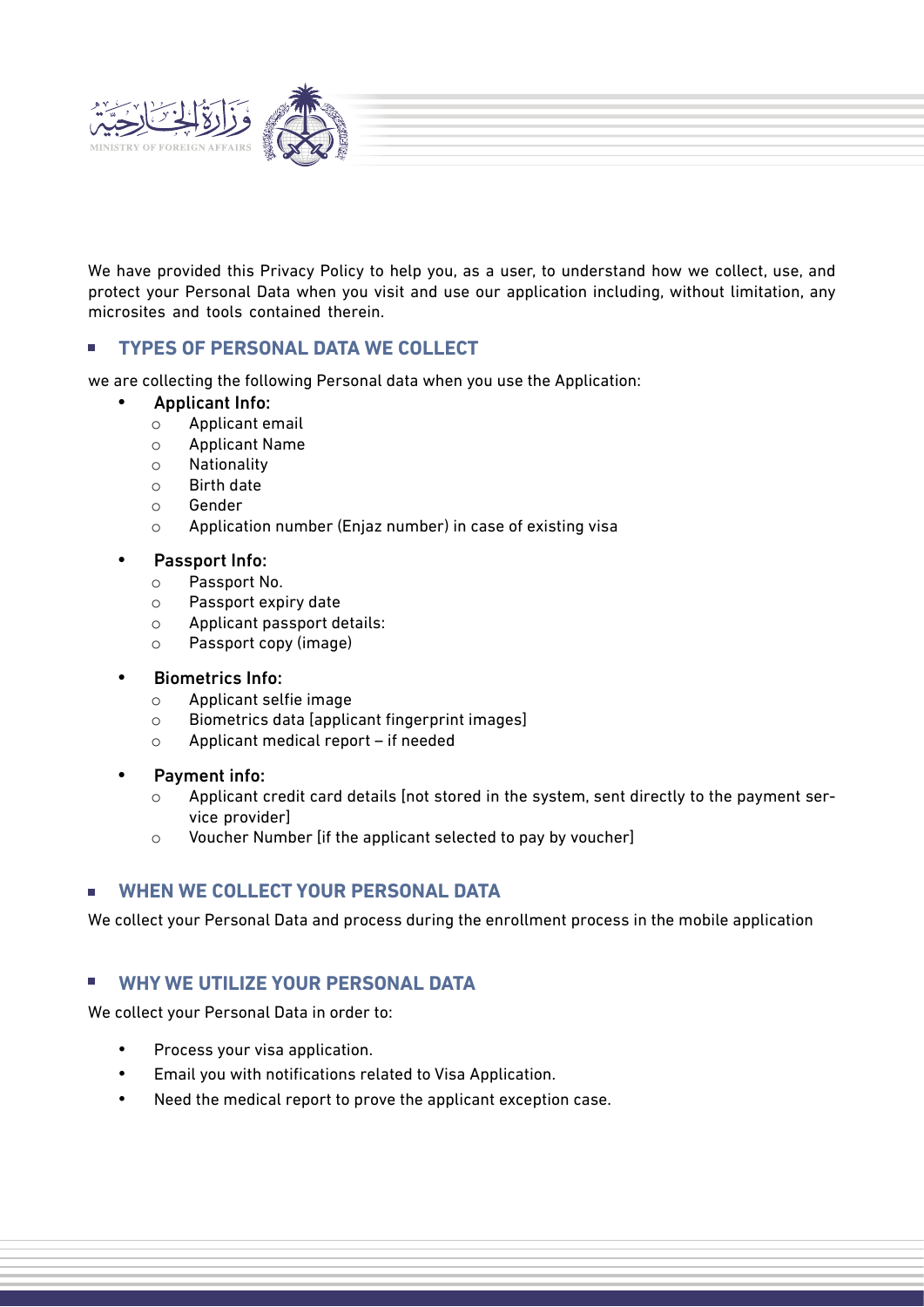

# **PERSONAL INFORMATION FROM OTHER SOURCES**

We may receive information about you from other sources. This information includes:

- Biometrics data [applicant fingerprint images]
- Application number (Enjaz number) in case of existing visa

We may collect this information in the following ways:

- Make sure from the fingerprint images quality
- Verify if you visit KSA before.

We will add this information to the information we hold about you for the following purposes:

• Process your visa application.

# **HOW WE STORE YOUR PERSONAL DATA**

The Personal Data we collect from you is stored and processed securely on our environment. We will retain your Personal Data and Non-Personal Data after the Visa Application process is completed for the period necessary to fulfil the purposes outlined in this Privacy Policy. We shall only keep personal information as long as it is required and as long as Applicable Law allow. The amount of time we keep your personal information will be determined by the purposes for which it is needed. We will discard or securely destroy your personal information once we no longer need it. In some circumstances, we may be legally required to disclose your personal information because a court, the police, another judicial or law enforcement body or government entity has asked us for it. We may also store your Non-Personal Data for analytical purposes.

# **TRANSFERS OF YOUR INFORMATION WITH RELATED ENTITIES**

We may share your personal information, including personal information that identifies you personally, with any of our parent companies, subsidiary companies, affiliates or other trusted related entities to process your visa application. However, we only share your personal information with a trusted related entity if that entity agrees to our privacy standards as set out in this Privacy Policy. Nevertheless, If we transfer, share, store or handle your personal data with related entities on KSA, it will only be done with relevant protections in place. We will take steps to ensure that your personal data will be protected in accordance with applicable data protection laws and in accordance with legally recognized data share mechanisms.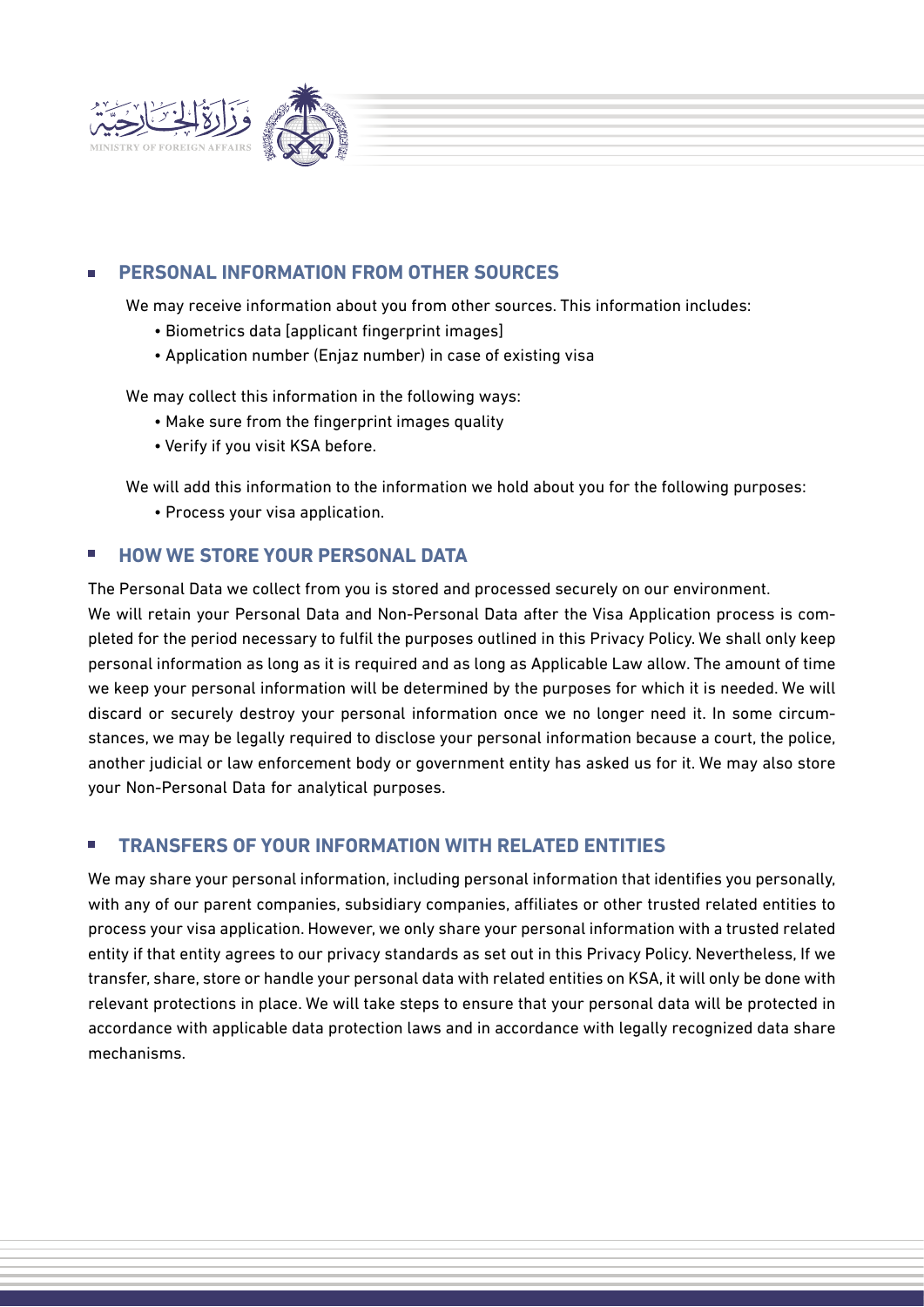

# **YOUR PERSONAL DATA PROTECTION RIGHTS**

Every user of our application is entitled to the following:

#### *The right to access:*

You have the full right to request copies of your Personal Data for which In accordance with the policies and regulations of the Ministry.

#### *The right to rectification:*

You have the right to request from MOFA to corrects any Personal Data that you may believe is inaccurate. You also have the right to request MOFA to complete any Personal Data that you believe to be incomplete.

#### *The right to erasure:*

You have the right to request MOFA to erase your personal data in accordance with our policies at such time.

#### *The right to restrict processing:*

You have the right to request MOFA to restrict the processing of your personal data, under certain conditions and accordance with the policies and regulations of the Ministry.

#### *The right to object to processing:*

You have the right to object to MOFA's processing of your personal data, under certain conditions and accordance with the policies and regulations of the Ministry.

#### *The right to data portability:*

You have the right to request MOFA to transfer your collected data to another organization, or directly to the user, under certain conditions and accordance with the policies and regulations of the Ministry.

# **CHILDREN PERSONAL DATA**

It is a priority of ours to ensure protection for children when they are using the internet. MOFA encourages parents and guardians to observe their children's online activity. MOFA does not knowingly collect any Personal Data from children under the age of 13. If you might believe that your child has provided any Personal Data on our Application, we strongly encourage you to contact us immediately, and we will put our best effort in promptly removing such Personal Data from our records.